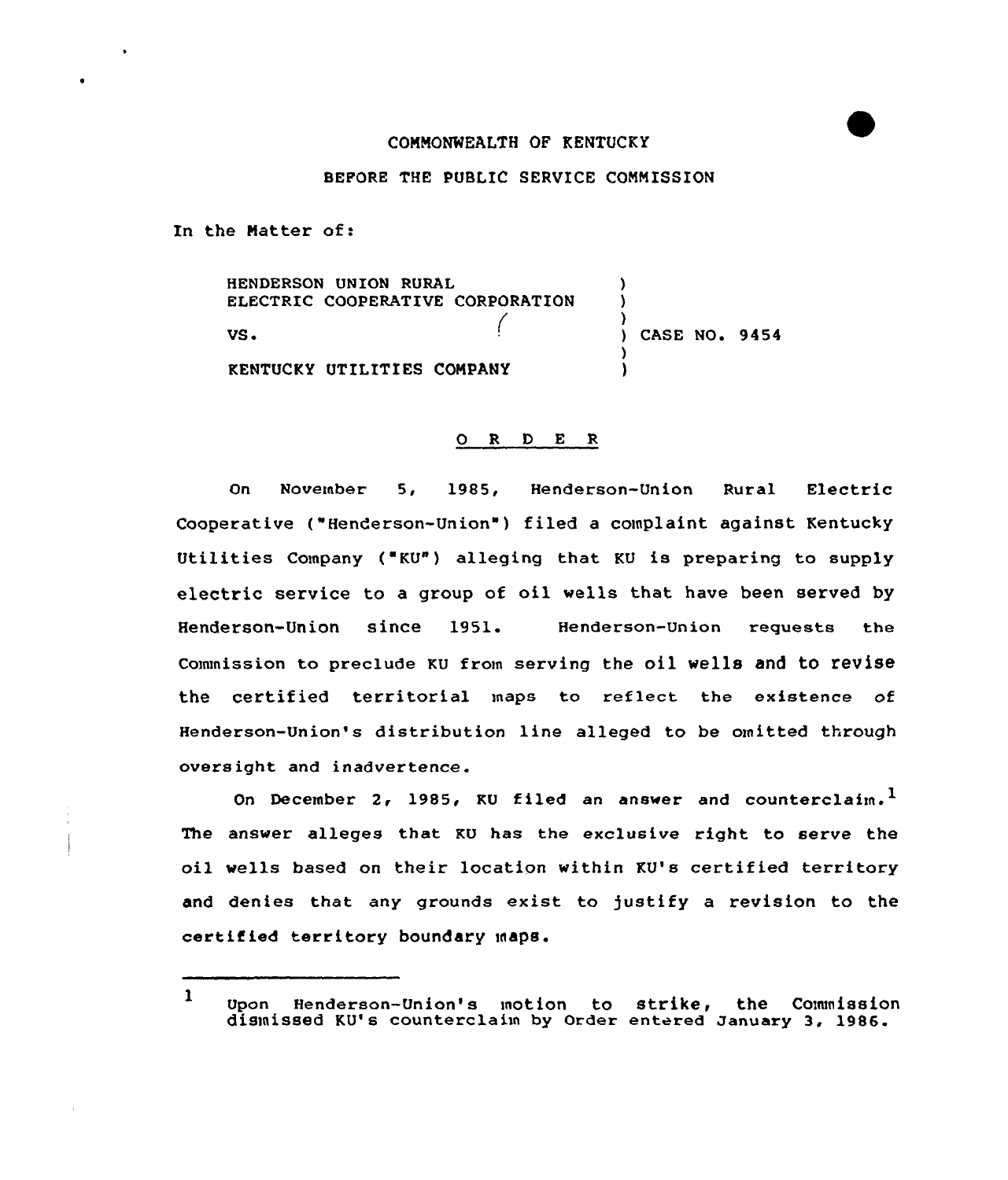A hearing was held at the Commission's offices in Frankfort, Kentucky, on January 7, 1986. The parties subsequently filed briefs and the case has been submitted for adjudication.

#### STATEMENT OF FACTS

Henderson-Union began providing electric service in 1951 to a cluster of approximately 19 oil wells in the area west of Sebree in Webster County, Kentucky. The number of wells served varied during the 1950's but has remained relatively constant since 1959 at <sup>4</sup> to 5. The present customer operating these wells, Baldwin <sup>a</sup> Baldwin, has one delivery point and meter. All of the wells are served through this one meter by Baldwin & Baldwin's own electrical distribution system.

As a result of problems created by voltage fluctuations, Baldwin & Baldwin requested Henderson-Union in the summer of 1985 to move its delivery point closer to the cluster of wells. Henderson-Union then determined that although it had been serving this load since 1951, the certified territorial boundary maps, prepared in compliance with KRS 278.017, showed this customer to be in KU's territory. Henderson-Union contacted KU in an attempt to resolve this situation but, being unable to reach an agreement, subsequently filed this formal complaint.

Henderson-Union's existing point of delivery is at the end of a three phase distribution line located almost 1100 feet within KU's territory. To solve the customer's voltage fluctuation problems, Henderson-Union proposed to extend its existing distribution line 1400 feet so the delivery point would be within the cluster of wells. KU already has in place a three phase

 $-2-$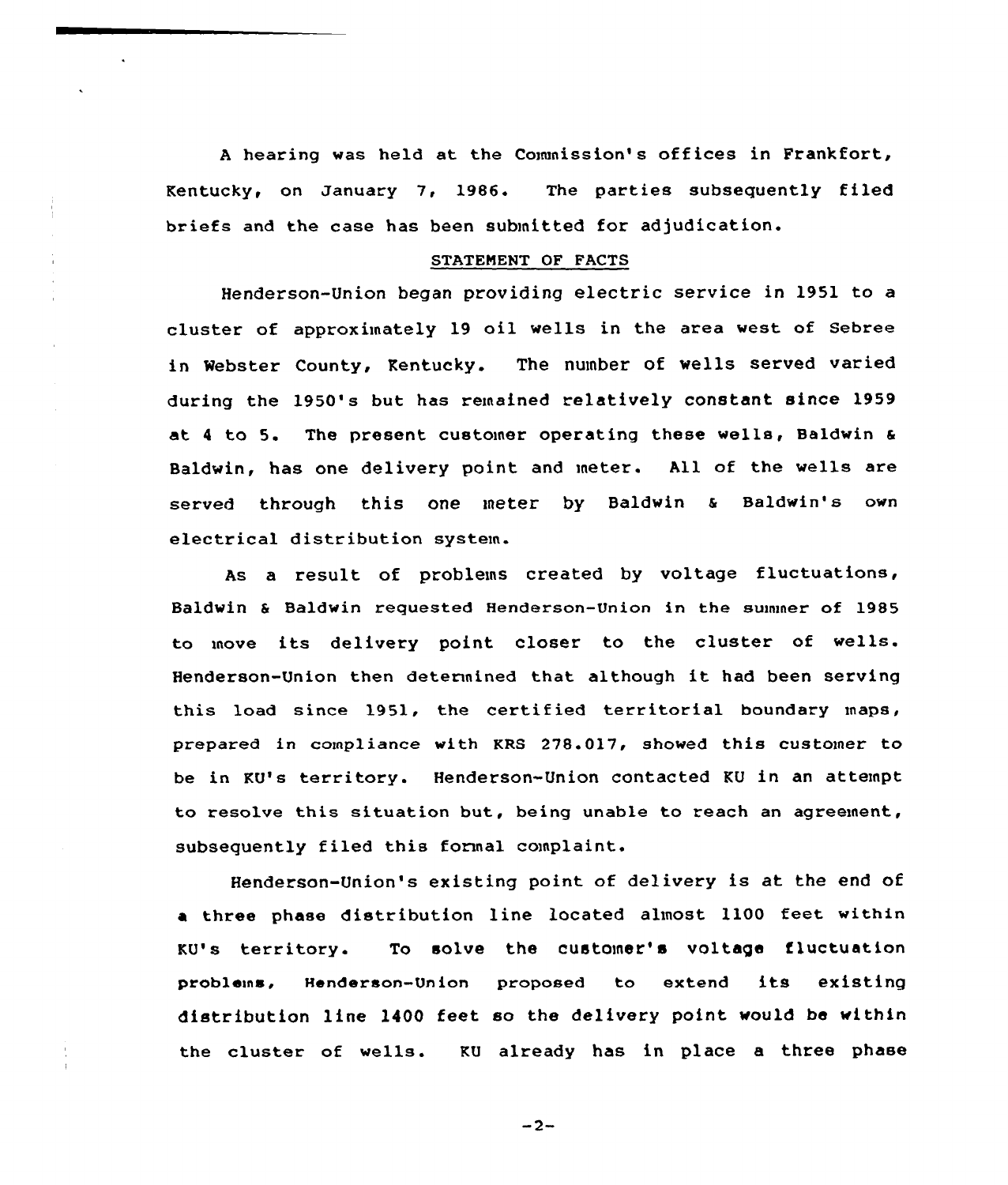distribution line adjacent to the wells. KU would be able to provide sufficient electrical service by extending its line by one pole.

### DISCUSSION OF ISSUES

This controversy raises issues under the 1972 statutes  $\texttt{establishing}$  certified territorial boundaries for electri $\cdot$ utilities, KRS 278.016 to 278.018. Henderson-Union claims that despite the customer's location within KU's service area, KRS 278.018(4) precludes KU from extending service to the customer. KRS 278.018(4) provides that:

[N]o retail electric supplier shall furnish, make available, render or extend retail electric service to any electric-consuming facility to which such service is being lawfully furnished by another retail electric supplier on June 16, 1972, or to which retail electric service is lawfully commenced thereafter in accordance with this section by another retail electric supplier.

Henderson-Union's position is KRS 278.018(4) is an expressed legislative recognition that the continuation of existing customer relationships should take precedent over the establishment of certified territorial boudaries.

Each electric utility's territorial boundaries were established as "lines substantially equidistant between its existing distribution lines and the nearest existing distribution lines of any other retail electric supplier in every direction." KRS 278.017(1). The Commission directed the preparation of maps to show each utility's boundary so established. KRS 278.017(2). Henderson-Union claims that its certified boundary as established in 1972 was erroneous in that through oversight and inadvertence its distribution line serving Baldwin & Baldwin was omitted.

 $-3-$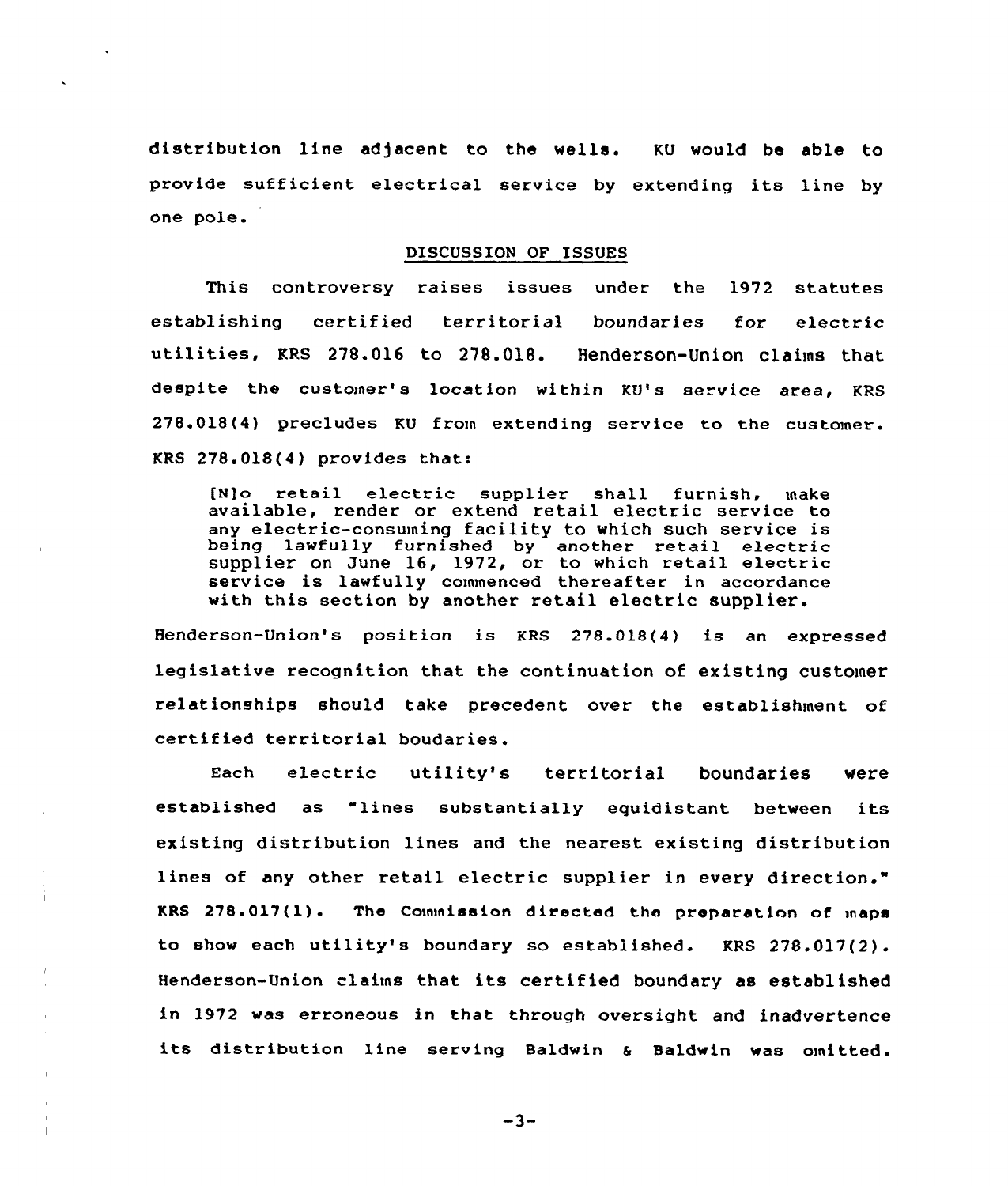Henderson-Union seeks authority to redraw its boundary to reflect this distribution line.

KU argues that the Conunission should not place <sup>a</sup> literal and narrow interpretation on KRS 278.018(4) as requested by Henderson-Union because to do so would permit the original supplying utility to construct extensive new facilities in the certified territory of another utility.

KU's position is that this controversy should be decided pursuant to KRS 278.018(3) which provides that:

The counnission may, after a hearing had upon due notice, make such findings as may be supported by proof as to whether any retail electric supplier operating in <sup>a</sup> certified territory is rendering or proposes to render adequate service to an electric-consuining facility and in the event the commission finds that such retail electric supplier is not rendering or does not propose to render adequate service, the commission may enter an order specifying in what particulars such retail electric supplier has failed to render or propose to render adequate service and order that such failure be corrected within a reasonable time, such time to be<br>fixed in such order. If the retail electric supplier so If the retail electric supplier so ordered to correct such failure fails to comply with such order, the commission may authorize another retail electric supplier to furnish retail electric service to such facility.

KU claims that the evidence supports the findings that Henderson-Union's existing service is inadequate and that KU can provide adequate service at a lower cost investment in new facilities than Henderson-Union.

KU presented extensive testimony and argument on the existence of prior territorial disputes between itself and Henderson-Union. These disputes involved questions of whether a utility is entitled to continue serving a customer whose load has migrated from within the serving utility's certified territory to

 $-4-$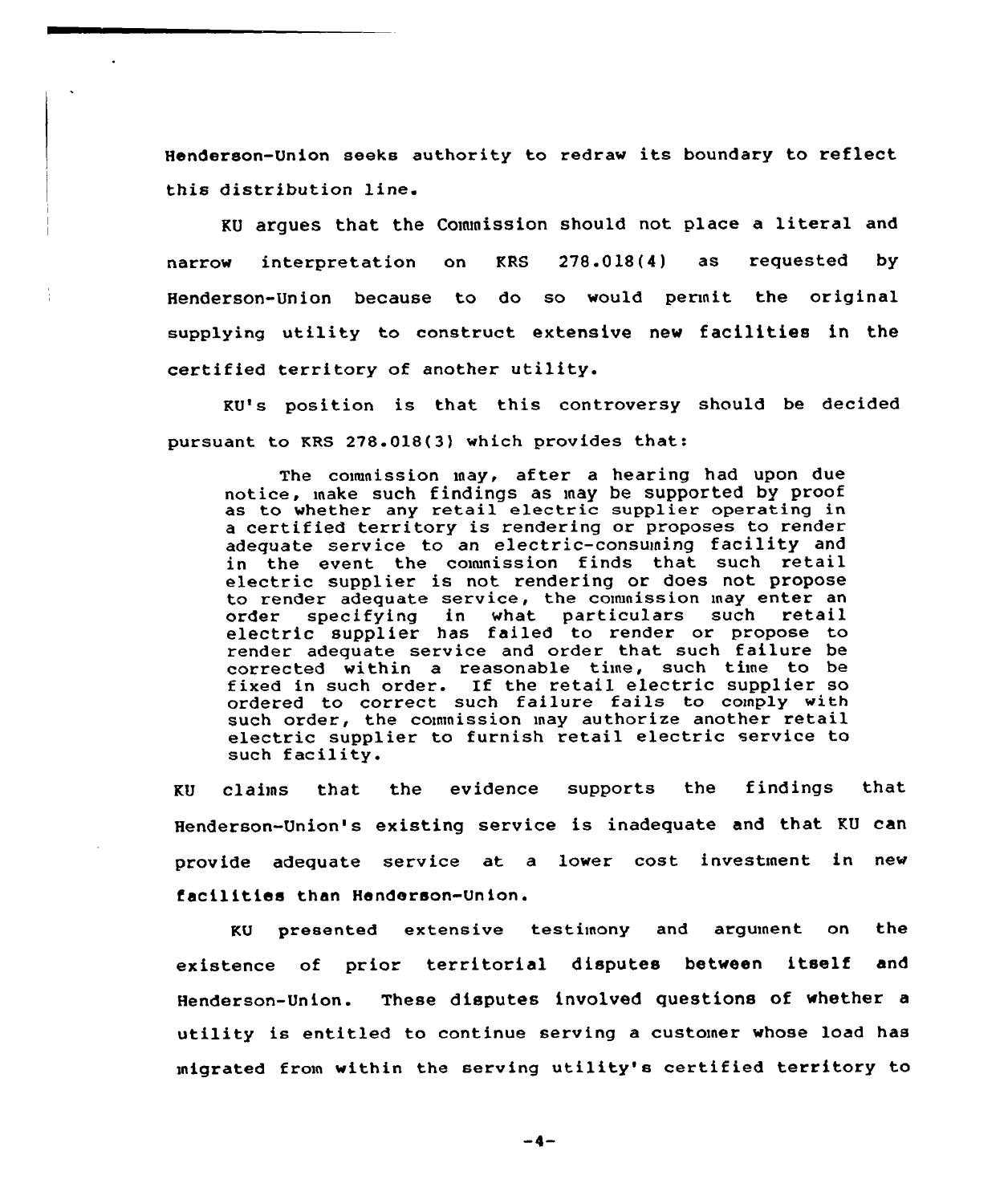another territory. KU argues that these situations occur with some frequency and that the Cownission should take this opportunity to set forth definitive guidelines to be applied to any such future controversy.

KU strenuously argues that no basis exists for the Commission to reform the 1972 territorial boundary map. KU claims that the map was jointly agreed to by Henderson-Union and KU, signed by a representative of each utility and filed with the Commission.

Further, KU claims that the ultimate purpose of preparing maps was to evidence each utility's certified boundaries, not its distribution lines. This claim is supported by the Commission's 1972 instructions to electric utilities regarding the preparation of the boundary maps. Qne of those instructions provided that 'maps that contain agreed boundaries need not show distribution lines." KU also notes that the boundary reformation sought by Henderson-Union is based on the location of customer owned distribution lines in addition to those of Henderson-Union.

## FINDINGS AND CONCLUSIONS

Based on the evidence of record and being advised, the Cownission is of the opinion and hereby finds that Henderson-Union was providing service to the electric-consuming facility now owned by Baldwin & Baldwin prior to the 1972 enactment of the territorial boundary statute. Henderson-Union is granted specific authority pursuant to KRS 278.018(4) to maintain service to this facility to the exclusion of any other utility. Consequently, Henderson-Union has an unqualified right to continue serving this electric-consuming facility.

 $-5-$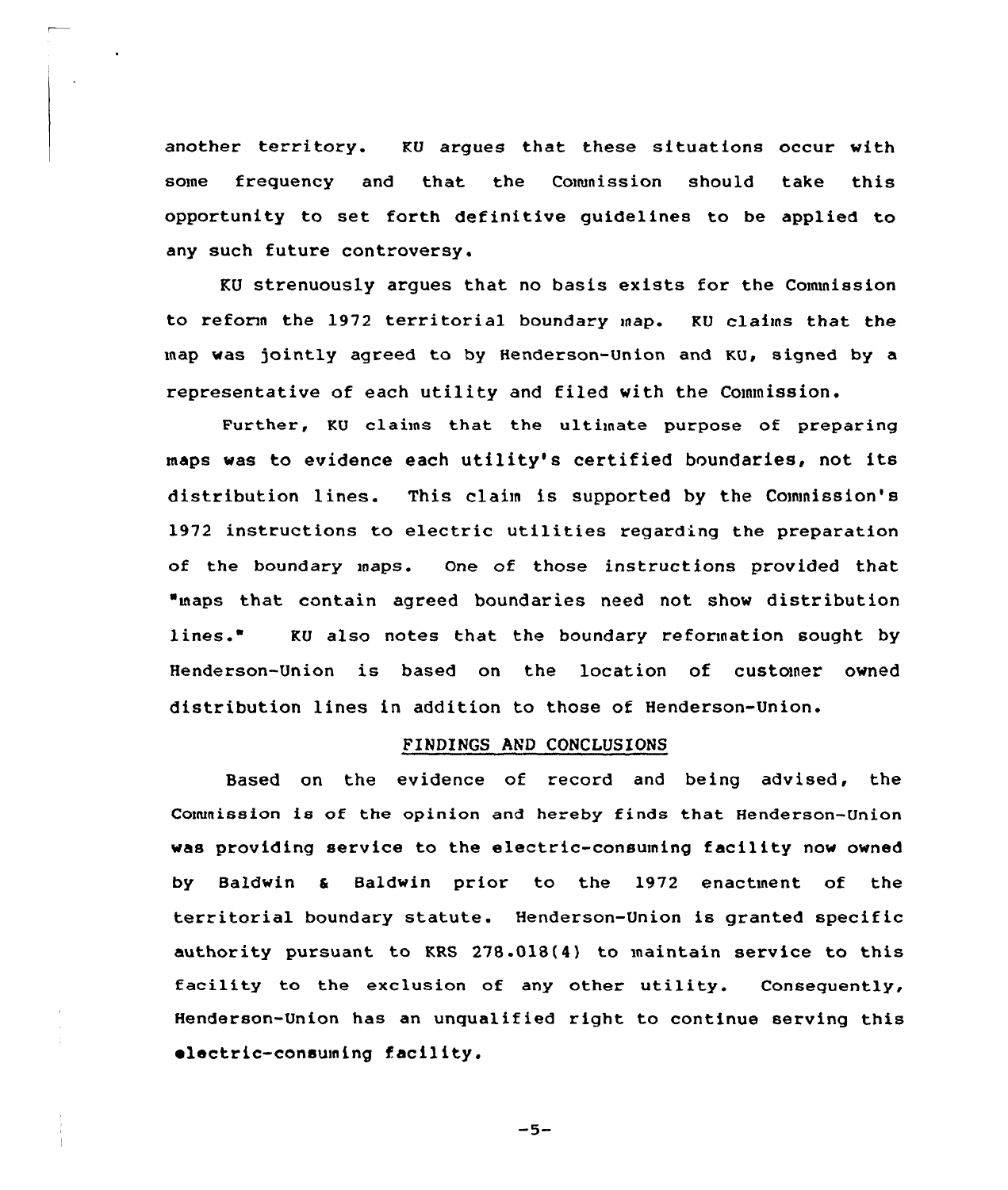The Commission further finds that KRS 278.018(3) is not applicable to the facts of this case. KRS 278.018(3) applies only when <sup>a</sup> utility fails to comply with <sup>a</sup> Commission Order setting forth remedial measures necessary for such utility to render adequate service. Henderson-Union could not fail to comply with such a Commission Order since there has never been one. Henderson-Union has at all times proposed to render adequate service to Baldwin & Baldwin subject only to resolution of this territorial dispute by the Conunission.

KU supports its request for guidelines by reciting three prior boundary disputes with Henderson-Union. All of those disputes involved situations where a customer's load migrated from one utility's service territory into another. In each case, KU and Henderson-Union were able to resolve the dispute by determining the new point of delivery and referring to the territorial boundary map. These cooperative efforts obviated the need for administrative action by the Conunission.

The case now pending is dissimilar to those prior disputes. Baldwin <sup>6</sup> Baldwin's load has not migrated. The cluster of oil wells now being served has been the only cluster served for over 25 years. The wells have always been served by Henderson-Union and have always been located in KU's certified territory. Under these circumstances, there is no need to determine the customer' point of delivery since KRS 278.018(4) prohibits any retail electric supplier other than Henderson-Union from providing service to this facility.

 $-6-$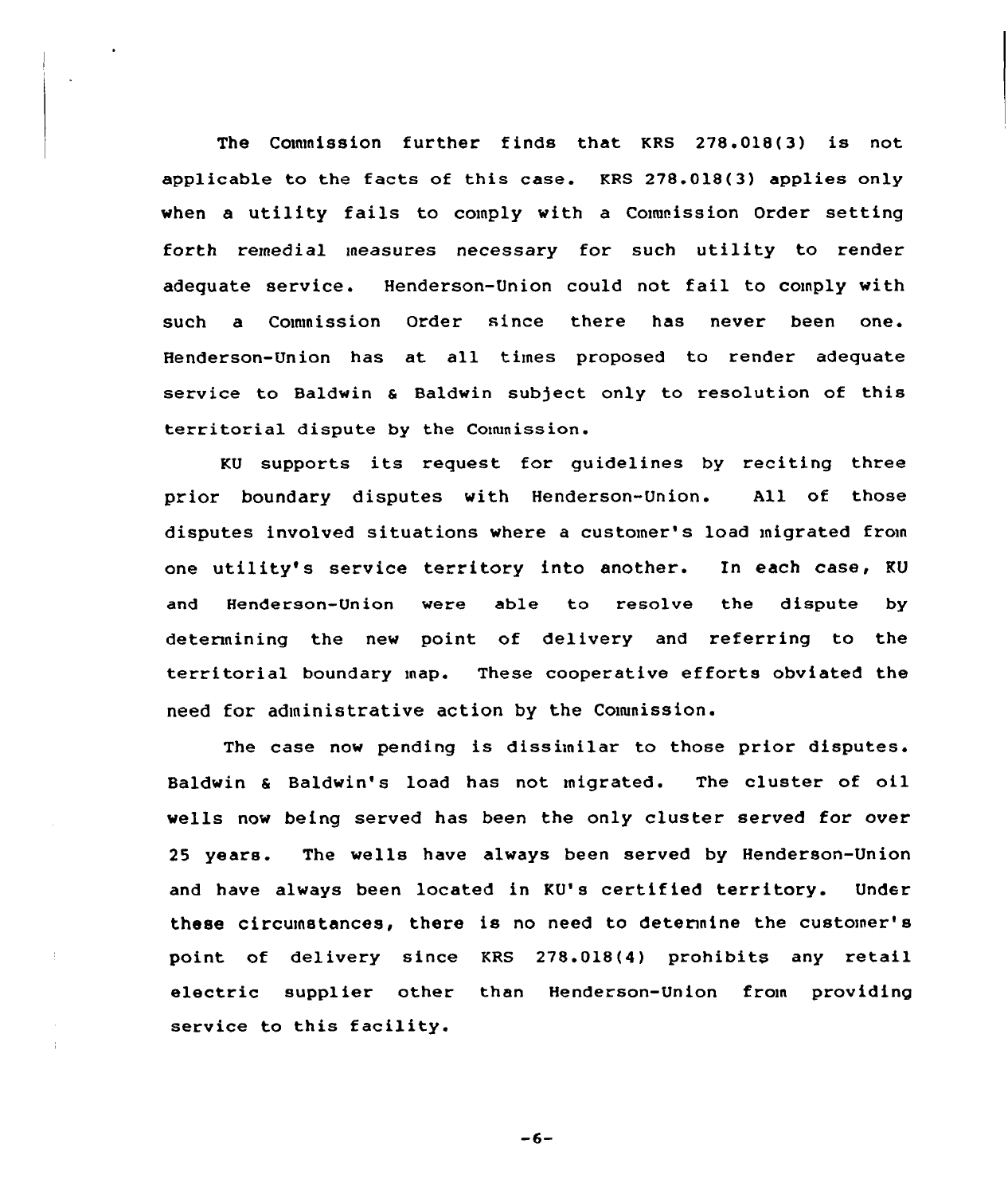The Commission declines KU's invitation to turn this case into a generic proceeding for the adoption of mandatory guidelines for the resolution of future territorial boundary disputes. The territorial boundary statutes have worked efficiently and reasonably since their enactment, in particular due to KRS 278.018(6) which authorizes electric utilities to allocate territories among themselves by contract. The Commission recognizes and commends the efforts of electric utilities to work together in <sup>a</sup> spirit of cooperation to achieve the statute's laudatory goals of an orderly development of retail electric service, avoiding wasteful duplication of distribution facilities, avoiding unnecessary encumbering of the landscape, preventing the waste of materials and natural resources, satisfying the public convenience and necessity and minimizing disputes between retail electric suppliers.

Even if KU had been able to demonstrate the need for guidelines to administer KRS 278.016 to 278.018, this would not be the proper forum for their adoption. The commission has before it only <sup>2</sup> of <sup>29</sup> affected electric utilities.

The Commission further finds that Henderson-Union has failed to carry its burden of proof to justify <sup>a</sup> revision of the territorial boundary map. There is no evidence to demonstrate that Henderson-Union's distribution line serving Baldwin <sup>a</sup> saldwin was omitted due to oversight or inadvertence. On the contrary, the authorized signature of Henderson-Union on the map, coupled with the Commission's 1972 guidelines eliminating the need for distribution lines when boundaries can be mutually agreed to,

 $-7-$